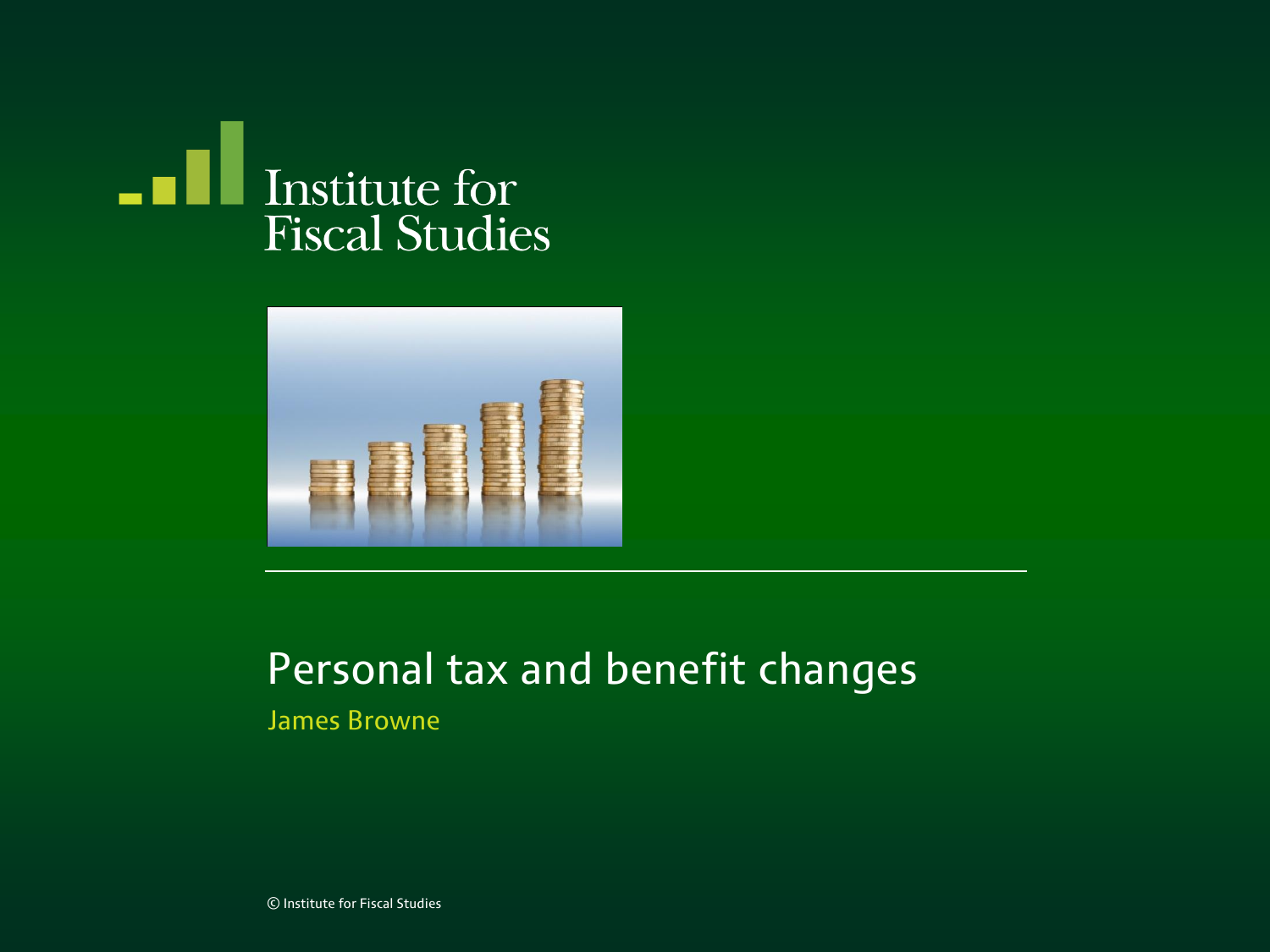## What's coming up

- Pre-announced changes
- Budget measures
	- Income tax allowances
	- Shift to CPI indexation
	- Consultation on integration of income tax and National Insurance
- Distributional effects

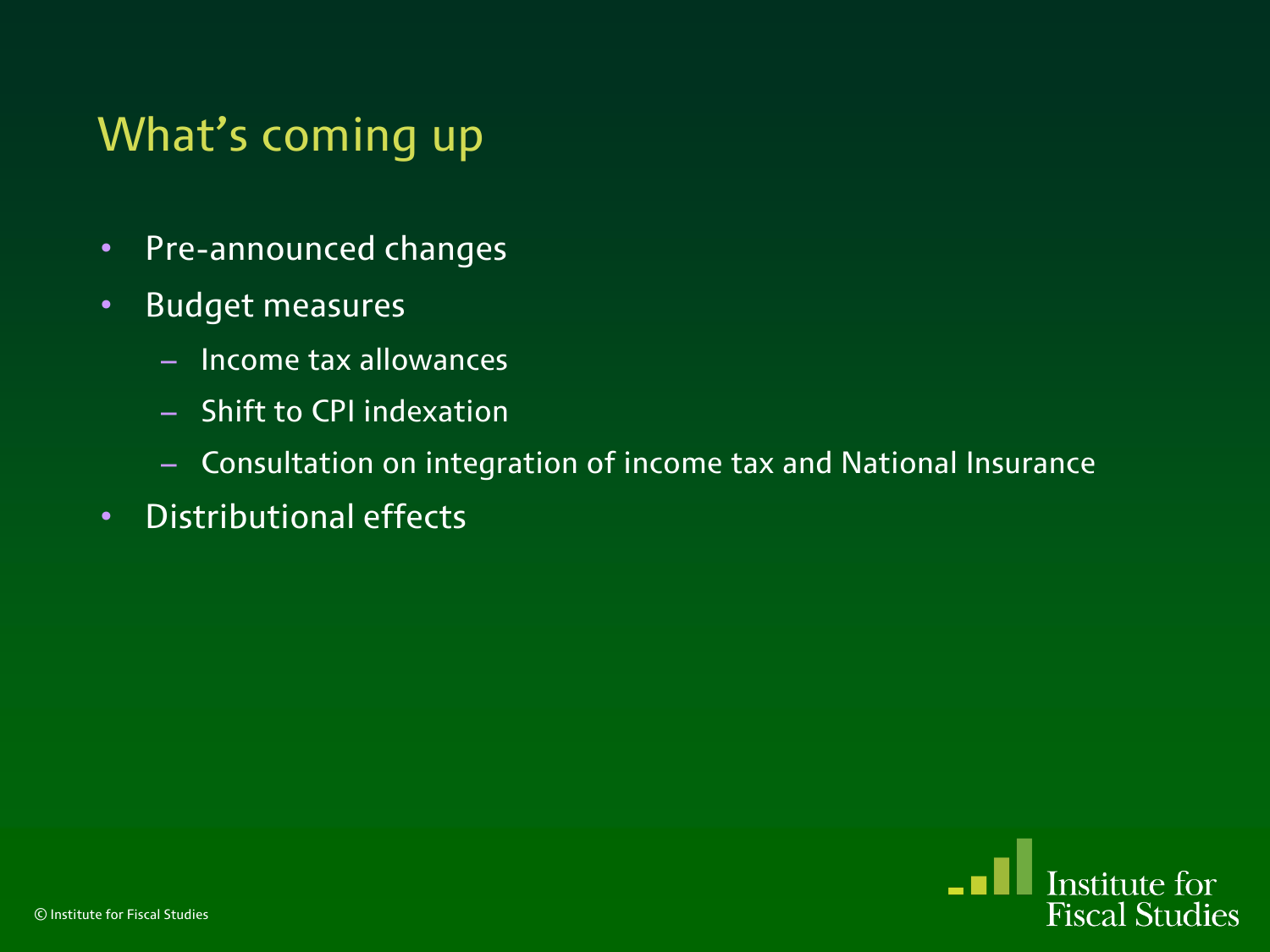## Big changes already announced for April 2011

- 1 ppt increase in all National Insurance rates
- Increases in income tax allowance and NICs thresholds
- Reduction in higher rate threshold
	- Means lower combined bill for those on low incomes, higher for those on high incomes and 750,000 more higher-rate taxpayers

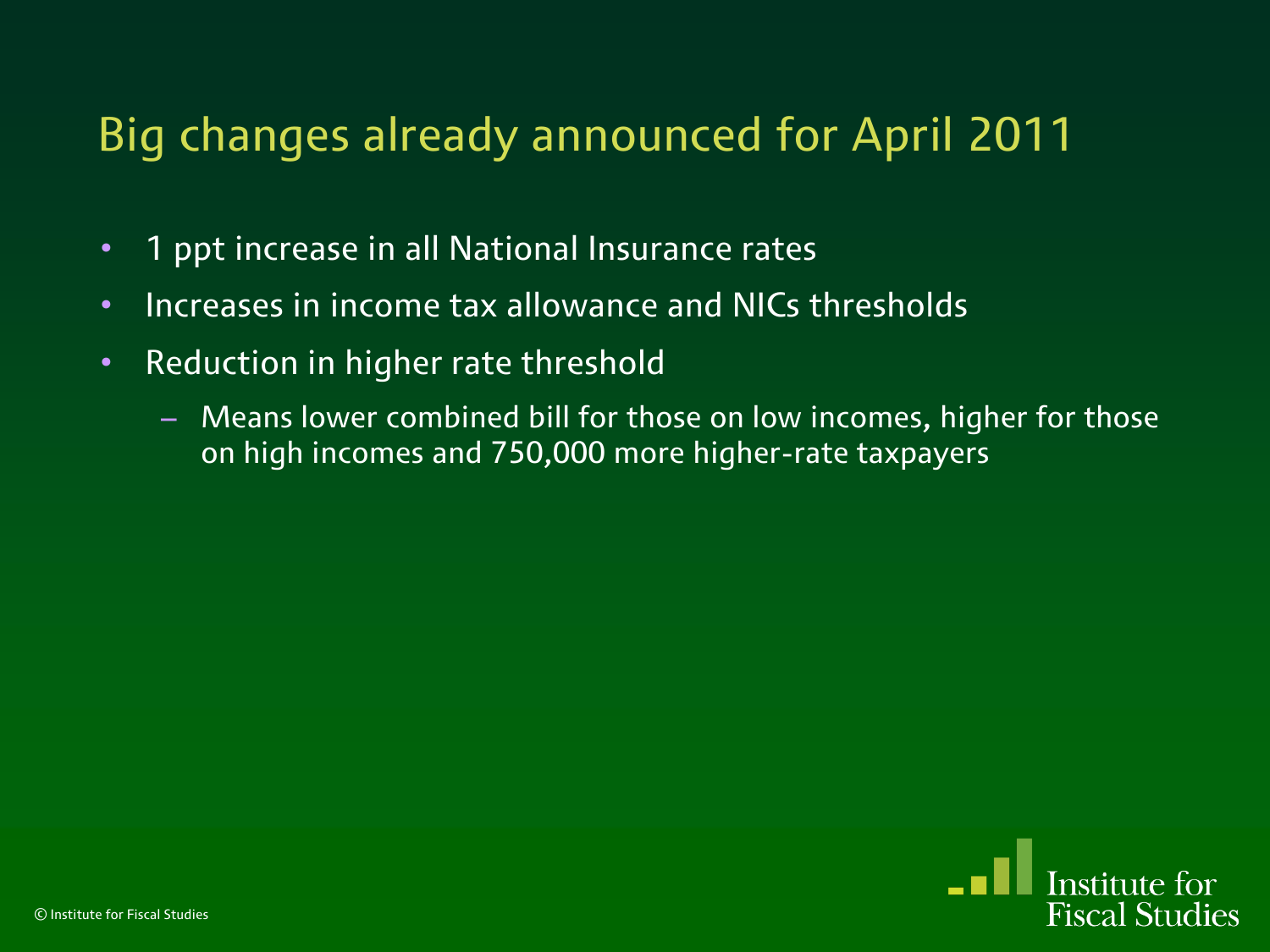### April's income tax and employee NI changes

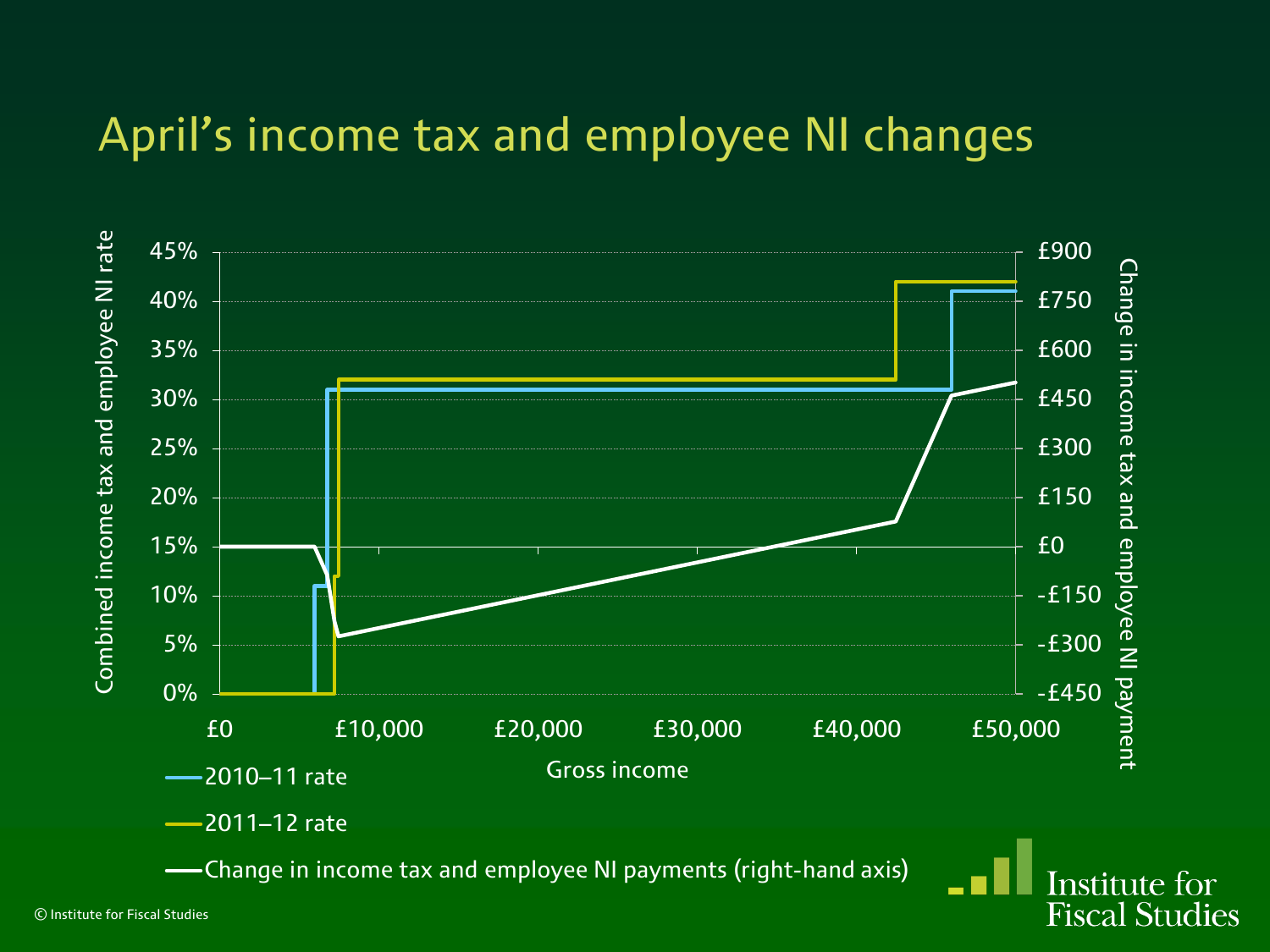### Big changes already announced for April 2011

- 1 ppt increase in all National Insurance rates
- Increases in income tax allowance and NICs thresholds
- Reduction in higher rate threshold
	- Means lower combined bill for those on low incomes, higher for those on high incomes and 750,000 more higher-rate taxpayers
- Cuts to tax credits and local housing allowance
	- Families with gross income above £41,300 lose their tax credits
- Use of CPI rather than RPI/Rossi to uprate benefits
	- Most means-tested benefits will go up by 3.1% rather than 4.8%
	- Most contributory and universal benefits will go up by 3.1% rather than 4.6%
- All these were confirmed yesterday

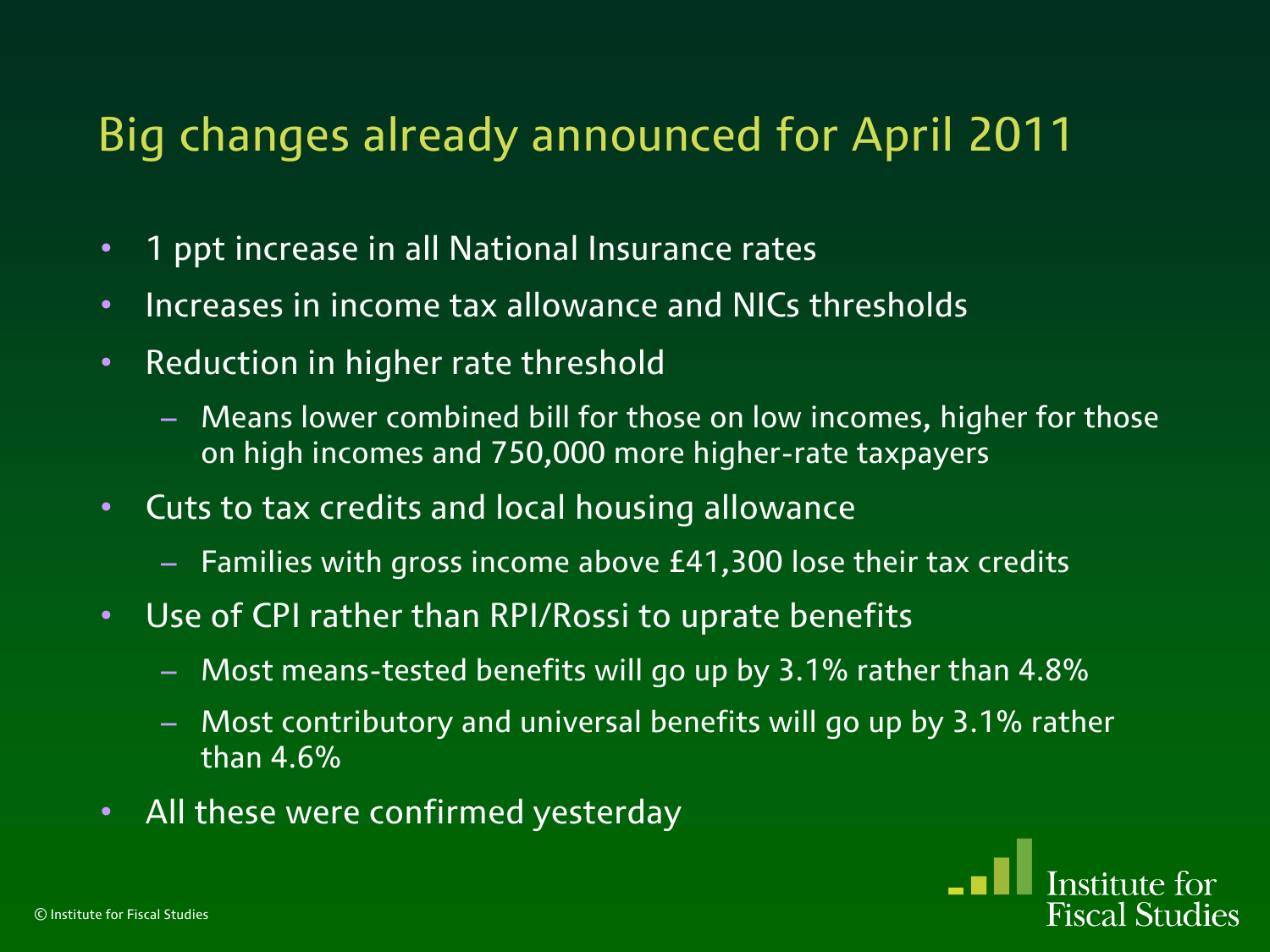### Income tax personal allowance – progress to £10k

- Increase to £8,105 in April 2012 announced yesterday
	- Would have been £7,865 if increased in line with RPI in usual way
	- No change in higher rate threshold this time, so everyone on £8k- £116k benefits by £48 a year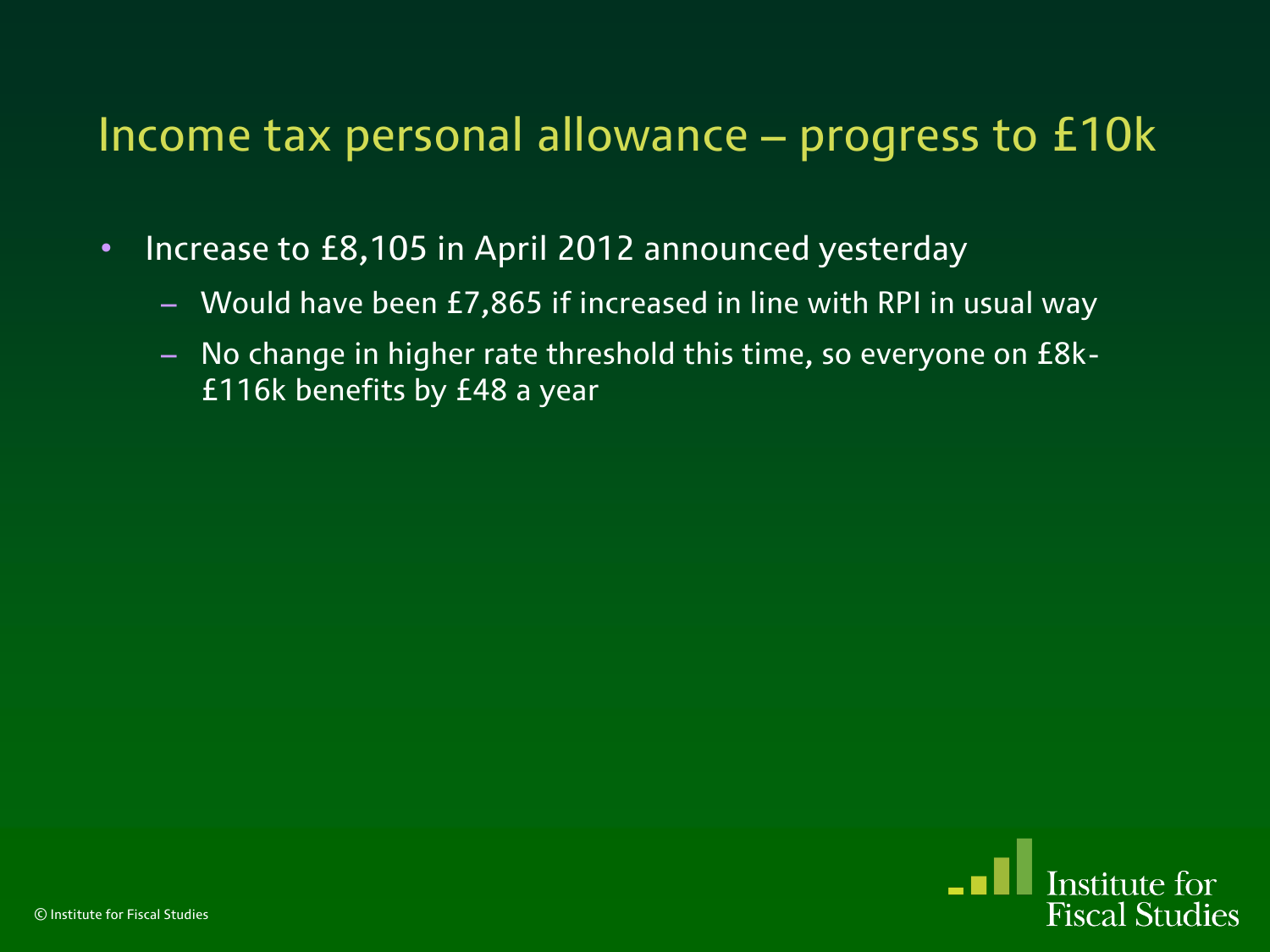#### Income tax and employee NICs changes



© Institute for Fiscal Studies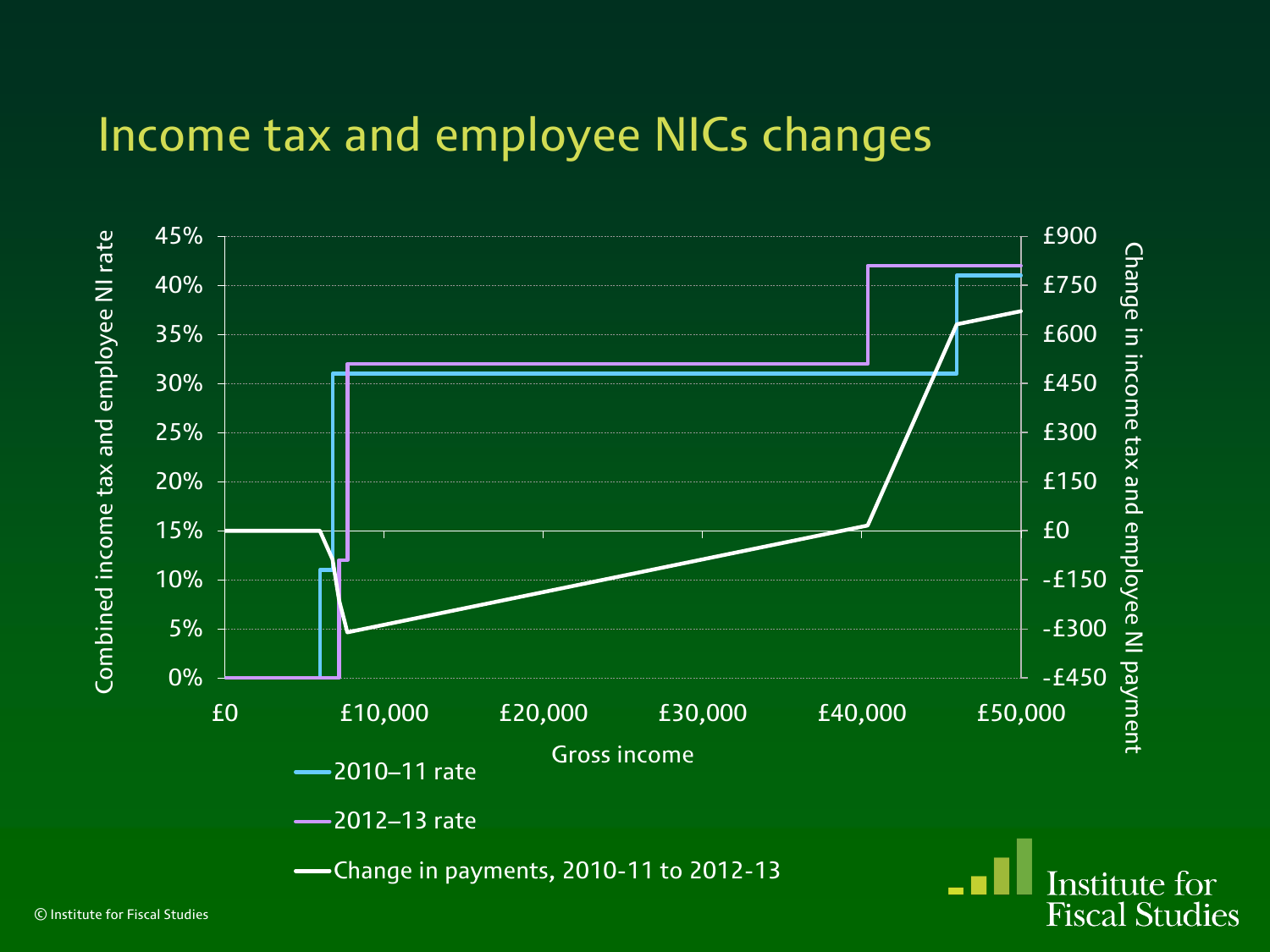#### Income tax personal allowance – progress to £10k

- Increase to £8,105 in April 2012 announced yesterday
	- Would have been £7,865 if increased in line with RPI in usual way
	- No change in higher rate threshold this time, so everyone on £8k- £115k benefits by £48 a year
	- But pre-announced freeze in higher rate threshold in 2012 offsets this gain for higher rate taxpayers, and increases number of higher rate taxpayers by 500,000
	- Further freeze planned for 2013 increases number by another 300k
- Increasing allowance to £10,000 in 2015–16 would cost £4.1 billion a year if done in this way (i.e. with higher rate taxpayers benefiting)
	- If it was done without higher-rate taxpayers benefiting, would only cost £3.1 billion
	- Though 500,000 more higher-rate taxpayers that way

– Some of the lower cost comes about because more families would lose child benefit (saving of £200 million on child benefit)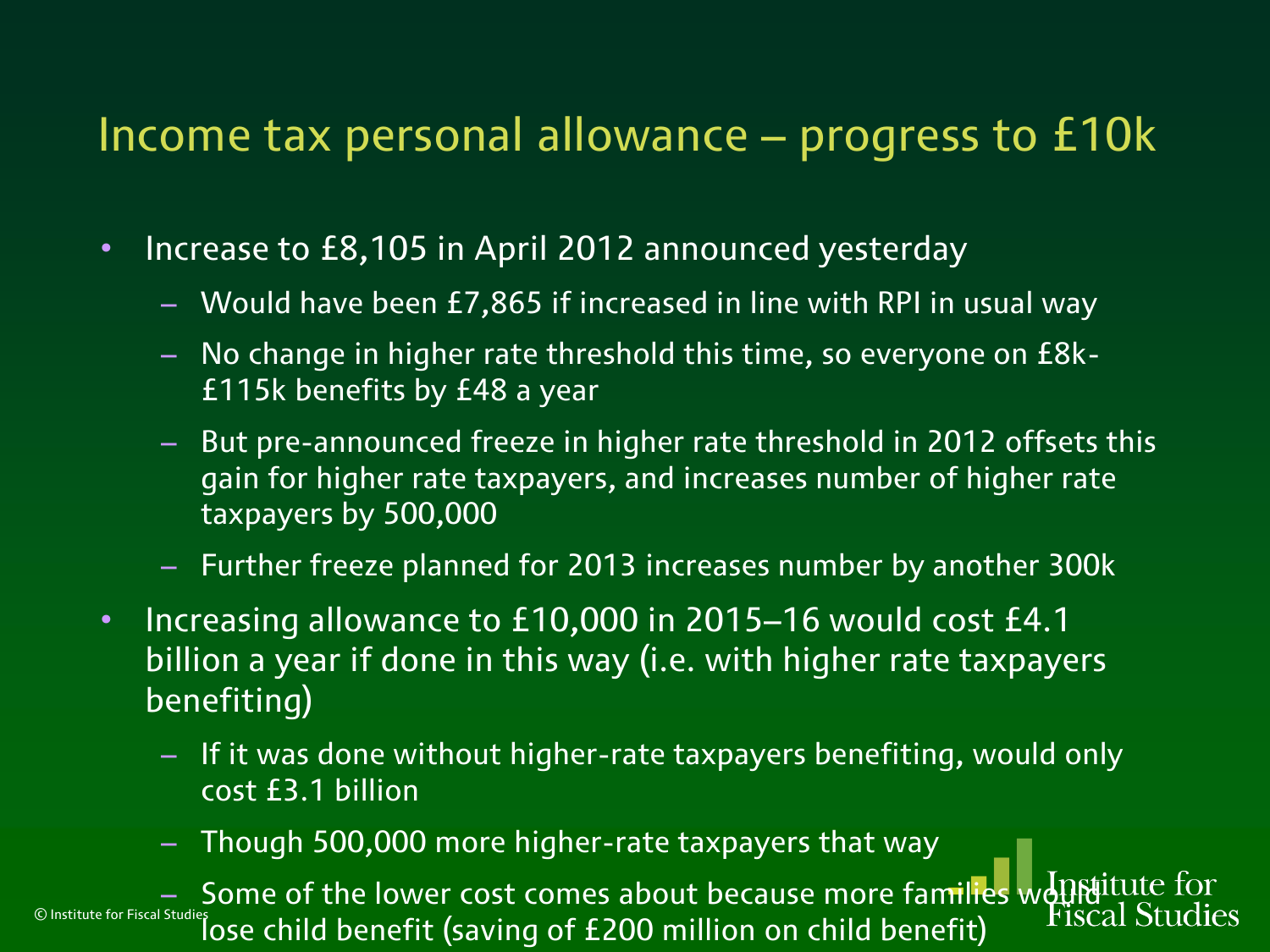# RPI vs. CPI (1)

- From April 2012, the following will be indexed with CPI each year
	- Employee and self-employed NICs threshold
	- Class 2 and 3 NICs flat rates
	- Capital gains tax threshold
	- ISA limit
- But other thresholds will still be increased in line with RPI until the end of this Parliament
	- Employer NICs threshold
	- Age-related allowances and married couples allowance for pensioners

**Fiscal Studies** 

- Amount of savings income taxed at the 10p income tax rate
- Other changes during this Parliament still going ahead
	- Personal allowance going up at least in line with RPI
	- Freezes in higher rate threshold and inheritance tax thres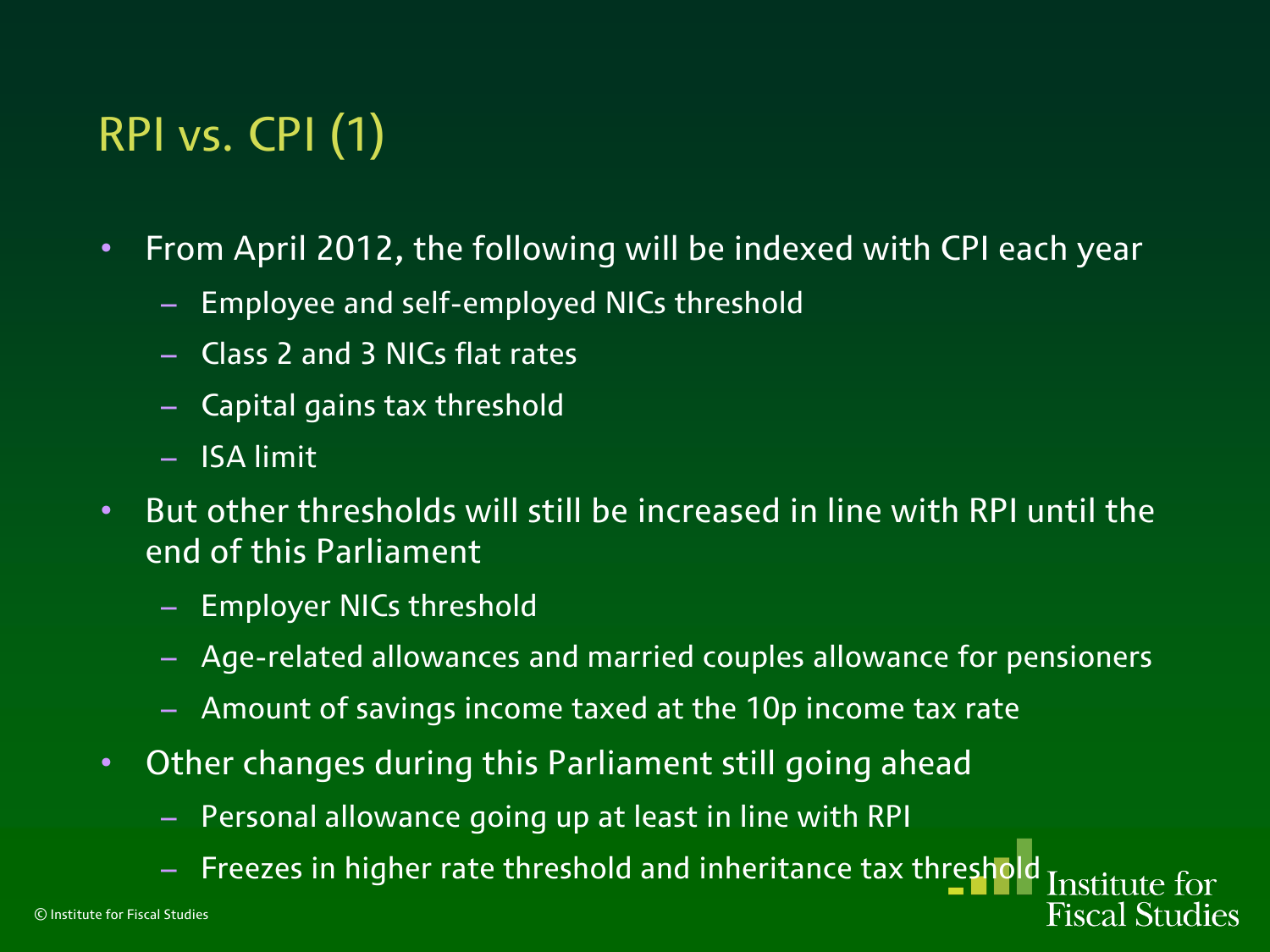# RPI vs. CPI (2)

- Using CPI rather than RPI will mean these thresholds will increase less quickly than they otherwise would have done
- Loss from CPI indexation of employee NI threshold partly offsets gain from higher income tax allowance
	- Will be £240/year lower than would otherwise have been by 2014–15
	- Increases employee NICs payments by £28/year
- Change will raise £1 billion a year by the end of the Parliament
- Increases over time, and increases pace of fiscal drag
- Ambition to increase duty rates in line with CPI too when fiscal position allows

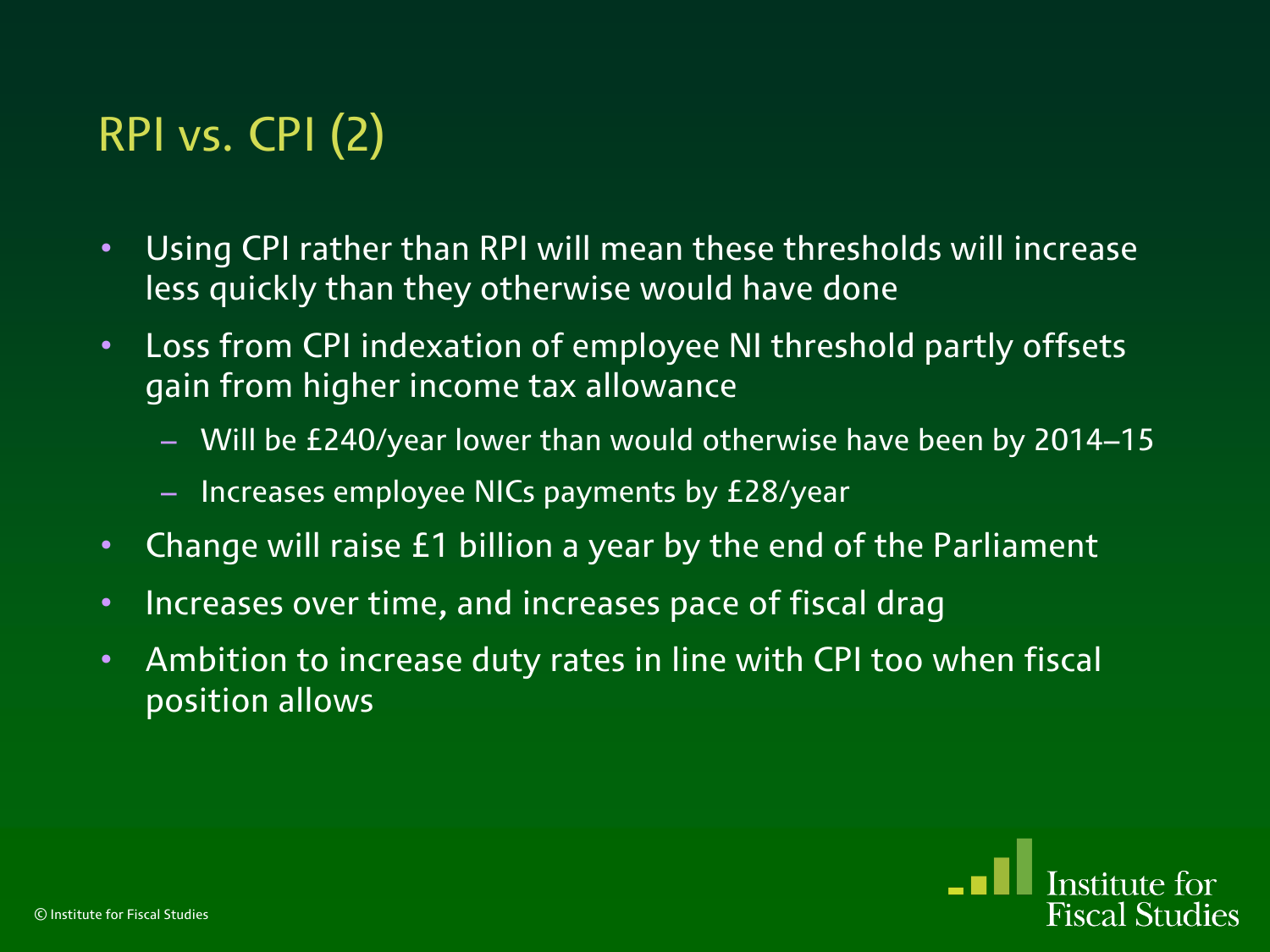### Integrating the operation of income tax and NICs

- Full integration would be a major simplification
- Committed to maintaining the 'contributory principle'
	- Hard to justify in its current form
- Ruled out extending NICs to pensions & pensioners
- Ruled out extending NICs to savings and dividends
	- Maintains incentives to save
	- But also keeps incentives to convert labour income to capital income
- Consulting on reform
	- $-$  Not clear what integrating "the operation" of tax  $\theta$  NICs means
	- So what might they look at...?

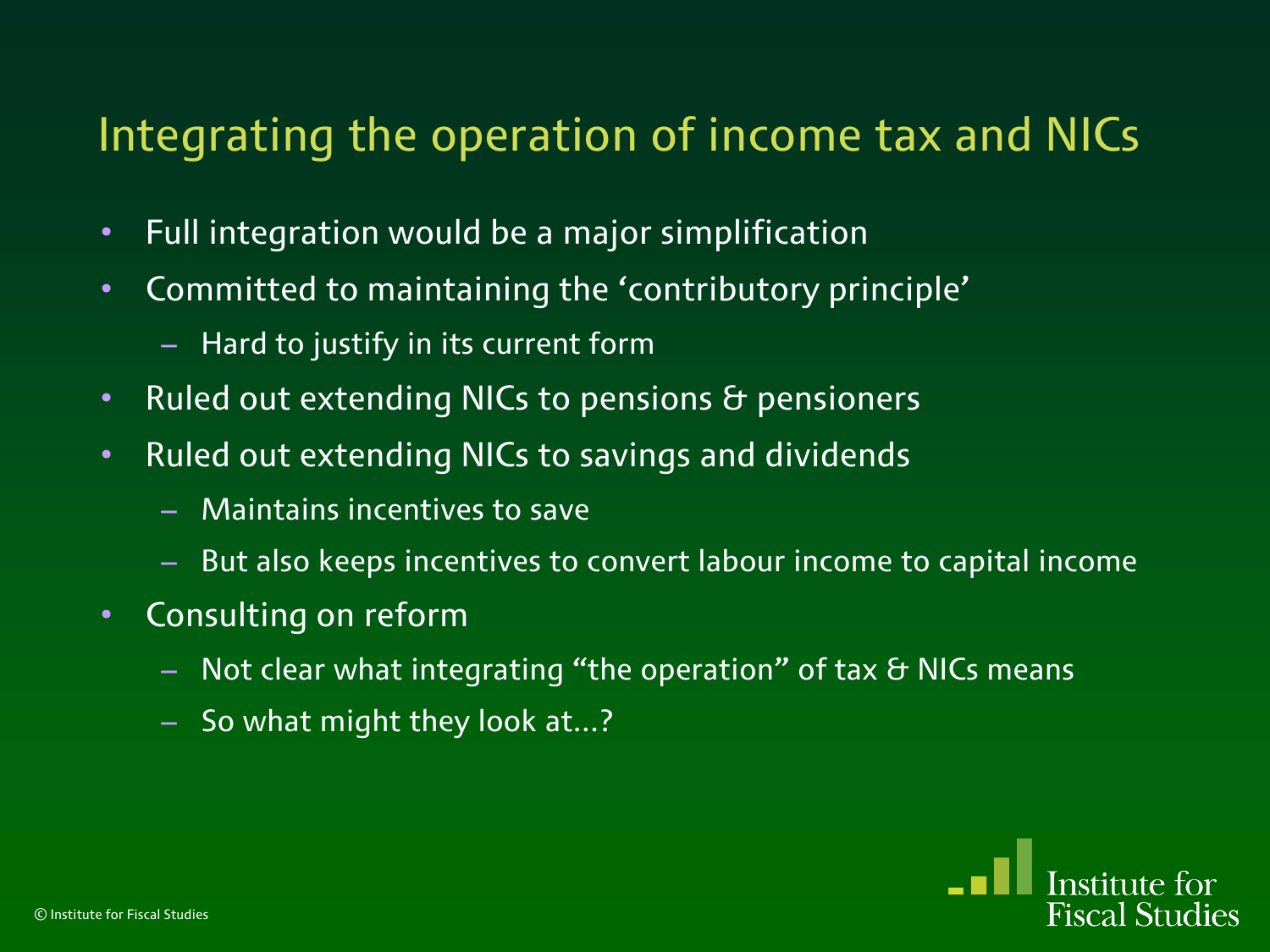### Differences between income tax and NICs

- Administration and rules re payment, appeals, legislation, etc
- Availability of reliefs (eg for charitable donations)
- Definition of earnings (eg gratuities, benefits in kind, expenses,...)
- Period of assessment (annual vs weekly/monthly)
- Unit of assessment (per-person vs per-job)
- Treatment of the self-employed

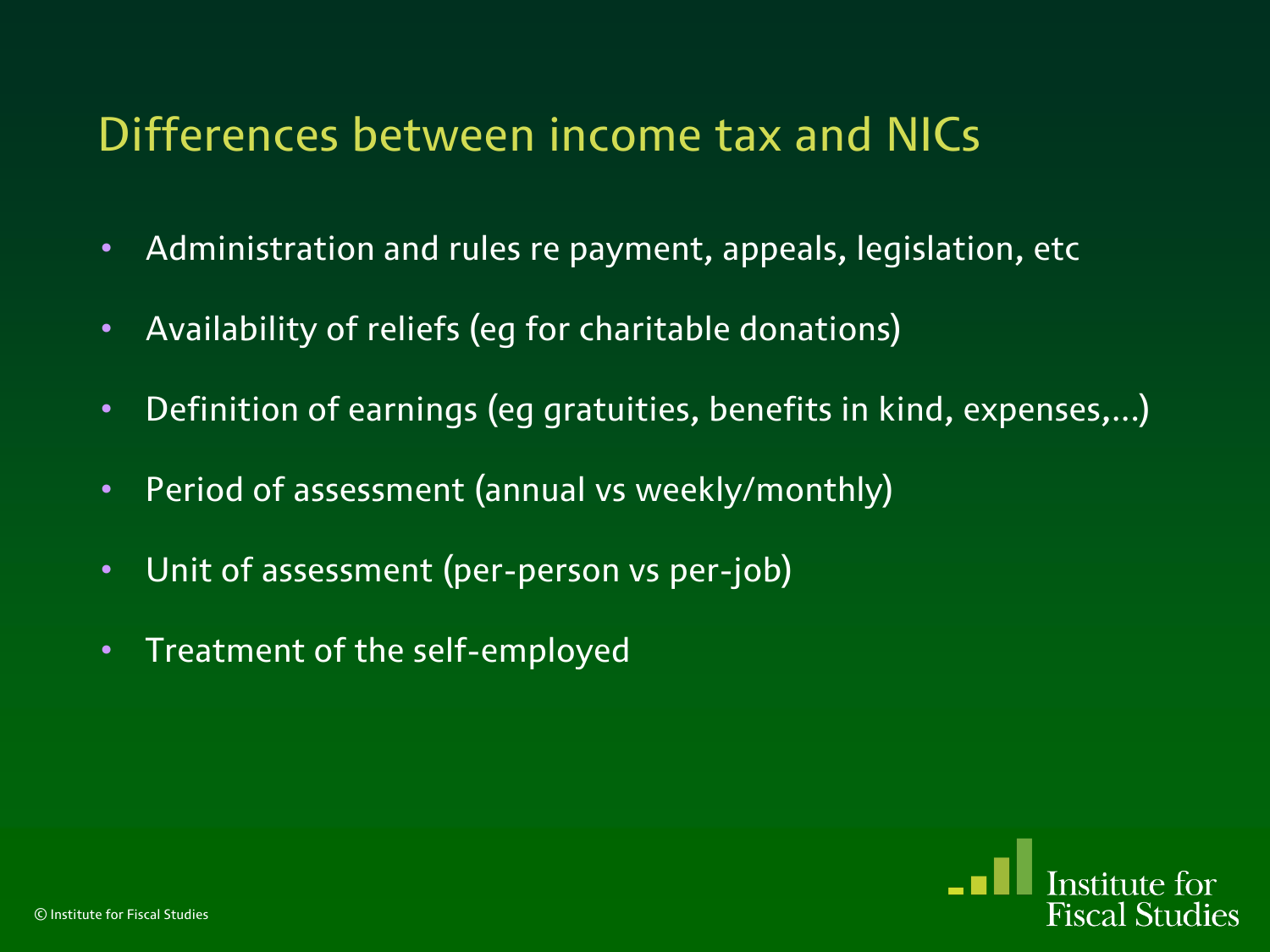### NICs contracted-out rebates

- NICs rates are reduced for people who 'contract out' of S2P into a private pension scheme
	- From April 2012, available for defined benefit (DB) pensions only
	- Two thirds of DB scheme members are public sector
- Size of the rebate is reviewed every 5 years to reflect relative value of S2P
- Government Actuary suggested 3 options in February
- Government chose the biggest revenue-raiser
- So rebate will fall in April 2012
	- From 1.6% to 1.4% for employees
	- From 3.7% to 3.4% for employers
- Raising £0.6bn
	- £250m from employees, £350m from employers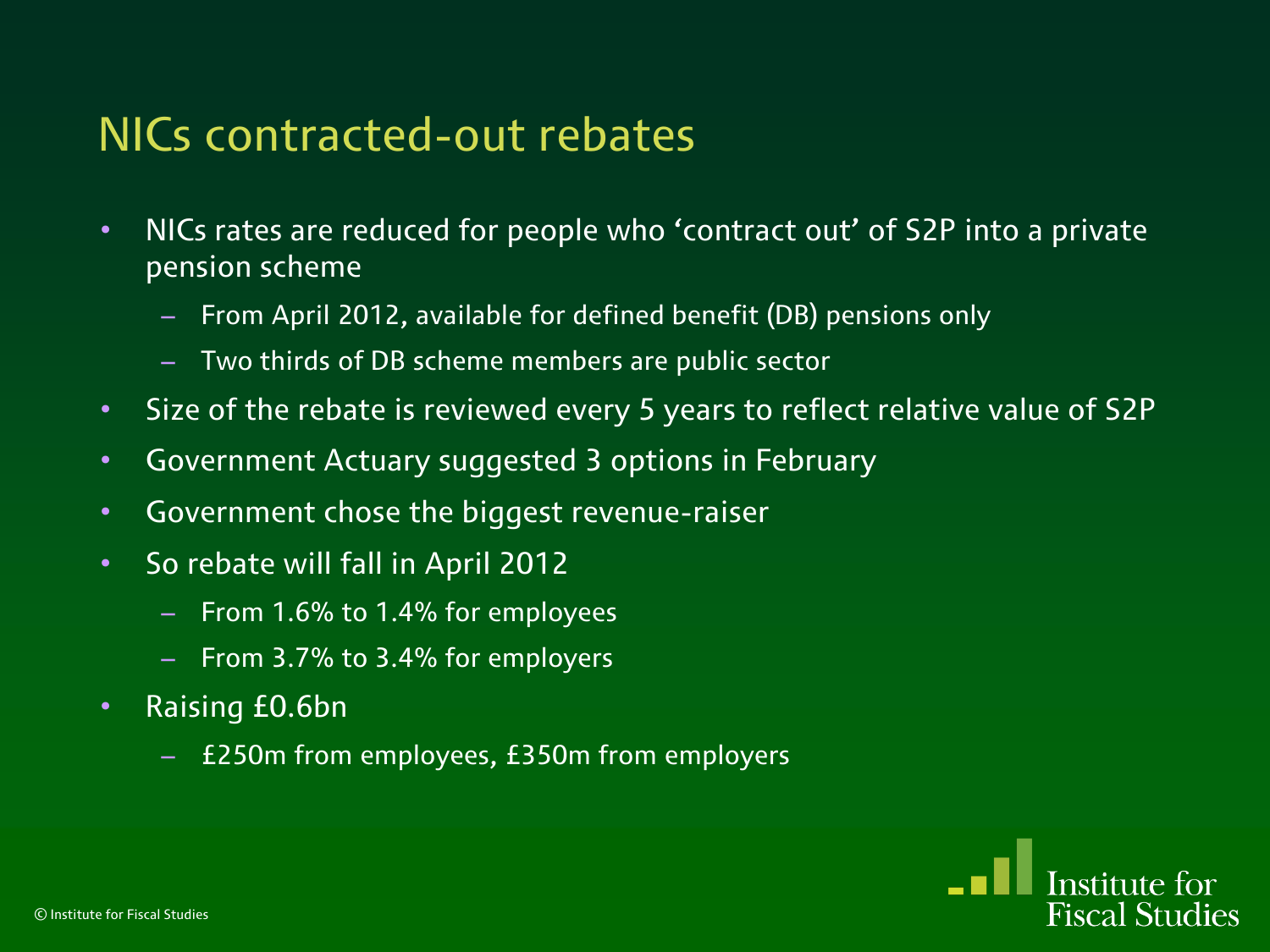#### Pensions consultations

- Single-tier pension system
	- Bringing together basic state pension and S2P into a single payment
	- Currently estimated at £140 more than pension credit guarantee
	- Ends contracting out for DB pensions
	- But only for future accruals
	- And keeping contributory system
	- No new details on when and how
	- No increase in cost
- Linking state pension age to longevity more automatically
	- Seems sensible

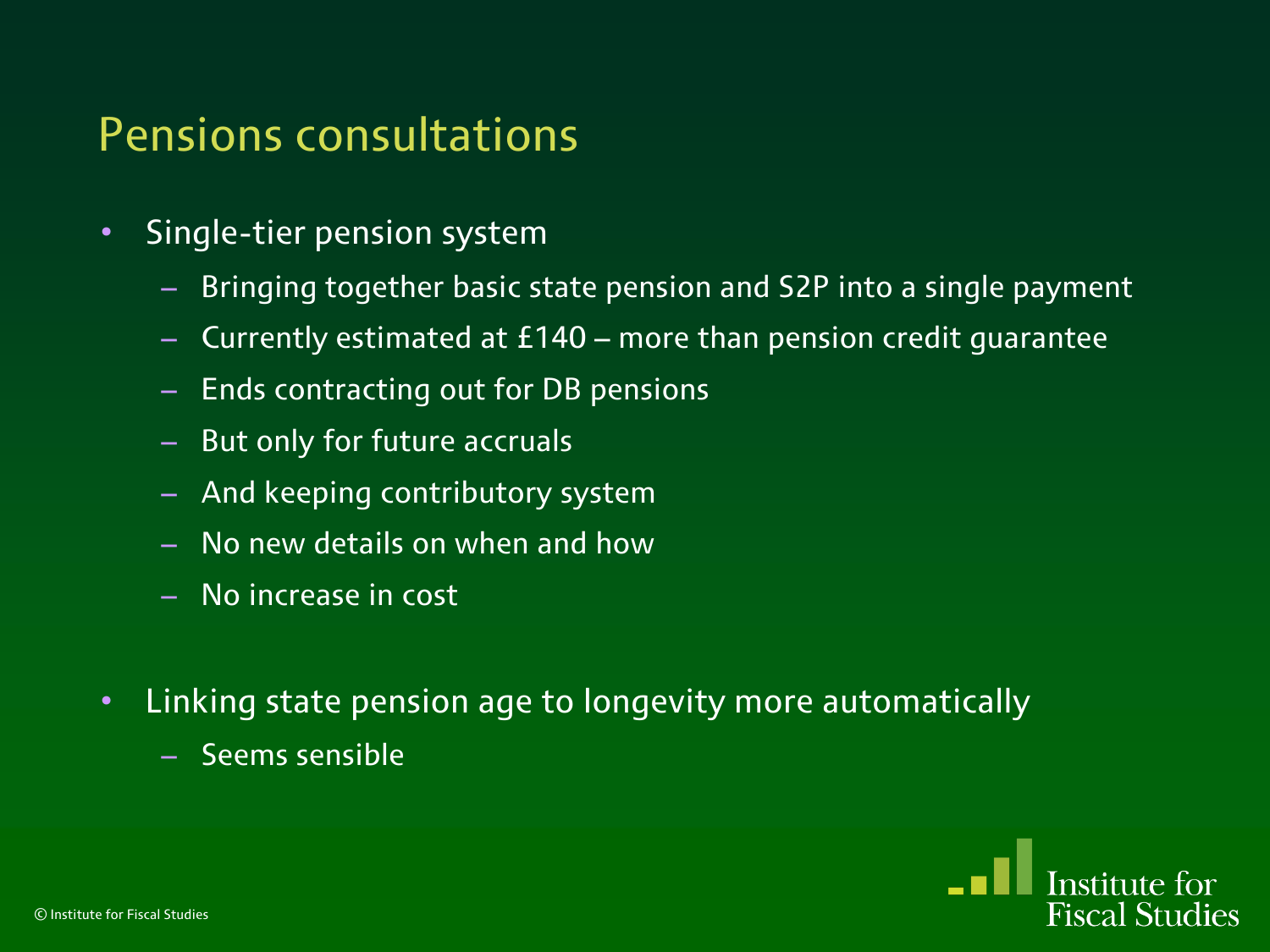### Distributional effects

- Look at both pre-announced and Budget reforms
	- See<http://www.ifs.org.uk/publications/5369> for more details of preannounced changes
	- Include changes to income tax, NICs and duties announced in Budget
- Key assumptions
	- No behavioural response
	- Pre-tax prices in the economy unaffected
	- Full take-up of means-tested benefits
- All the same as HM Treasury's analysis

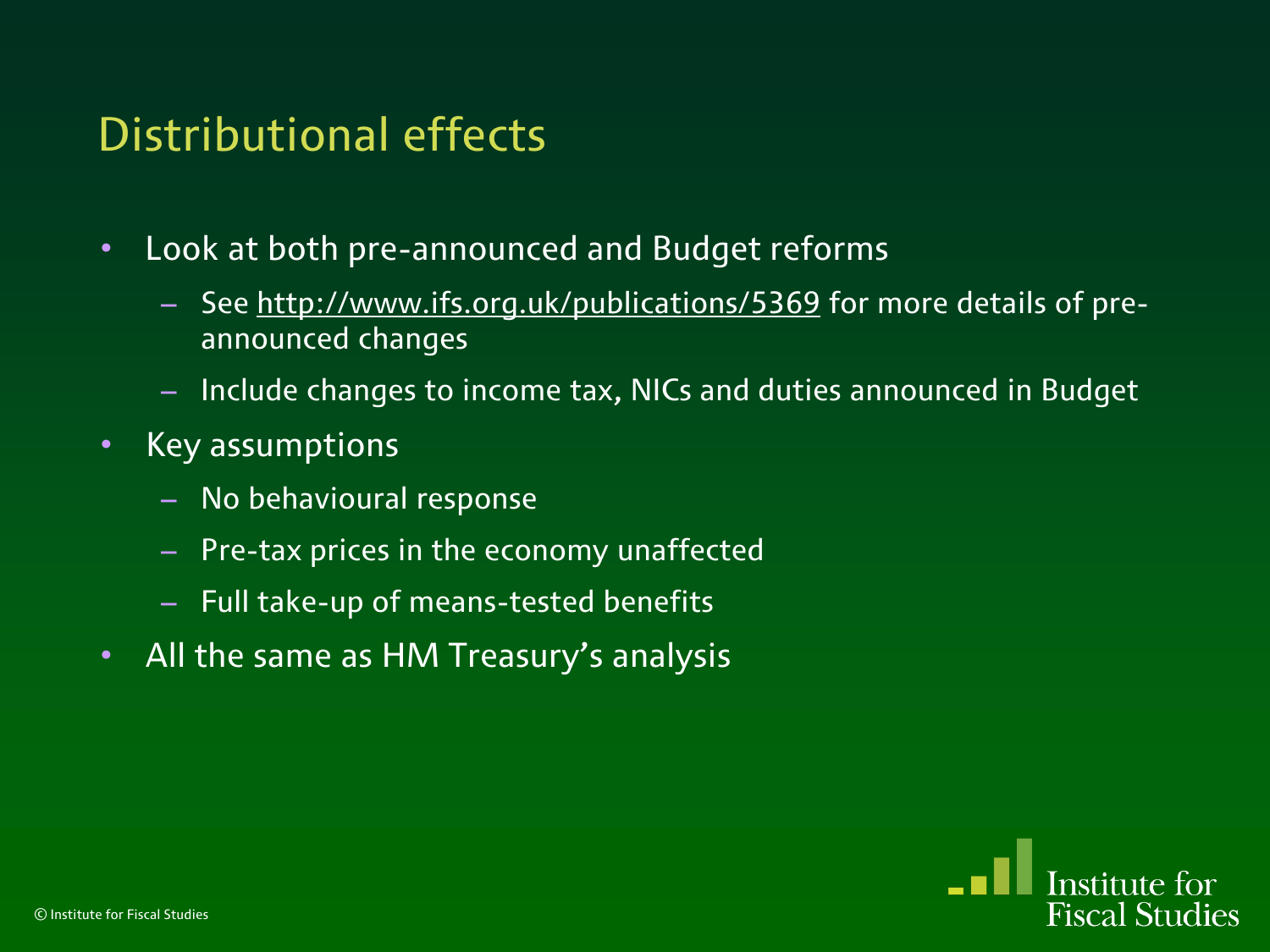### Distributional impact of changes taking effect in 2011

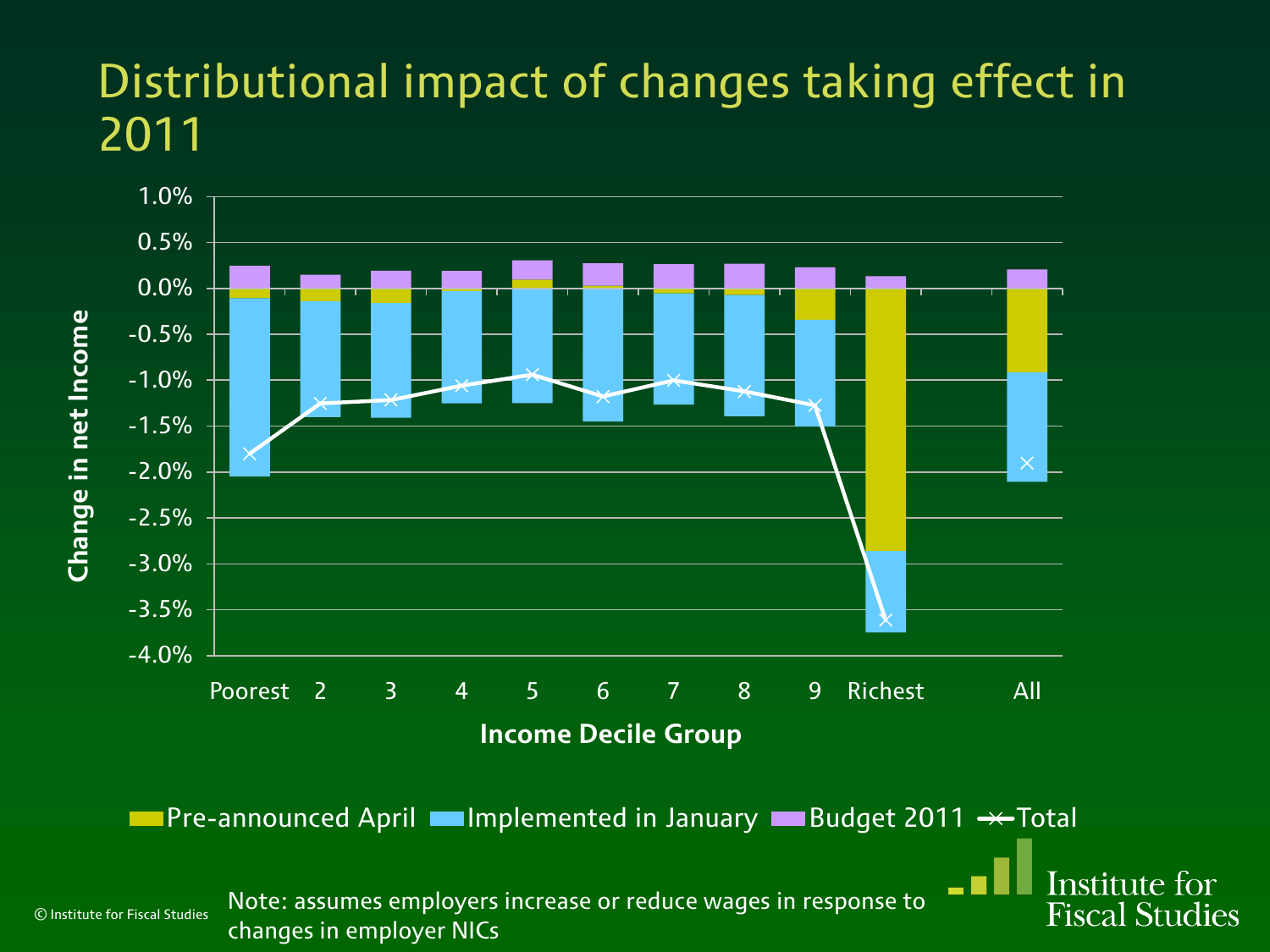### Distributional impact of measures to be in place by 2014 – 15

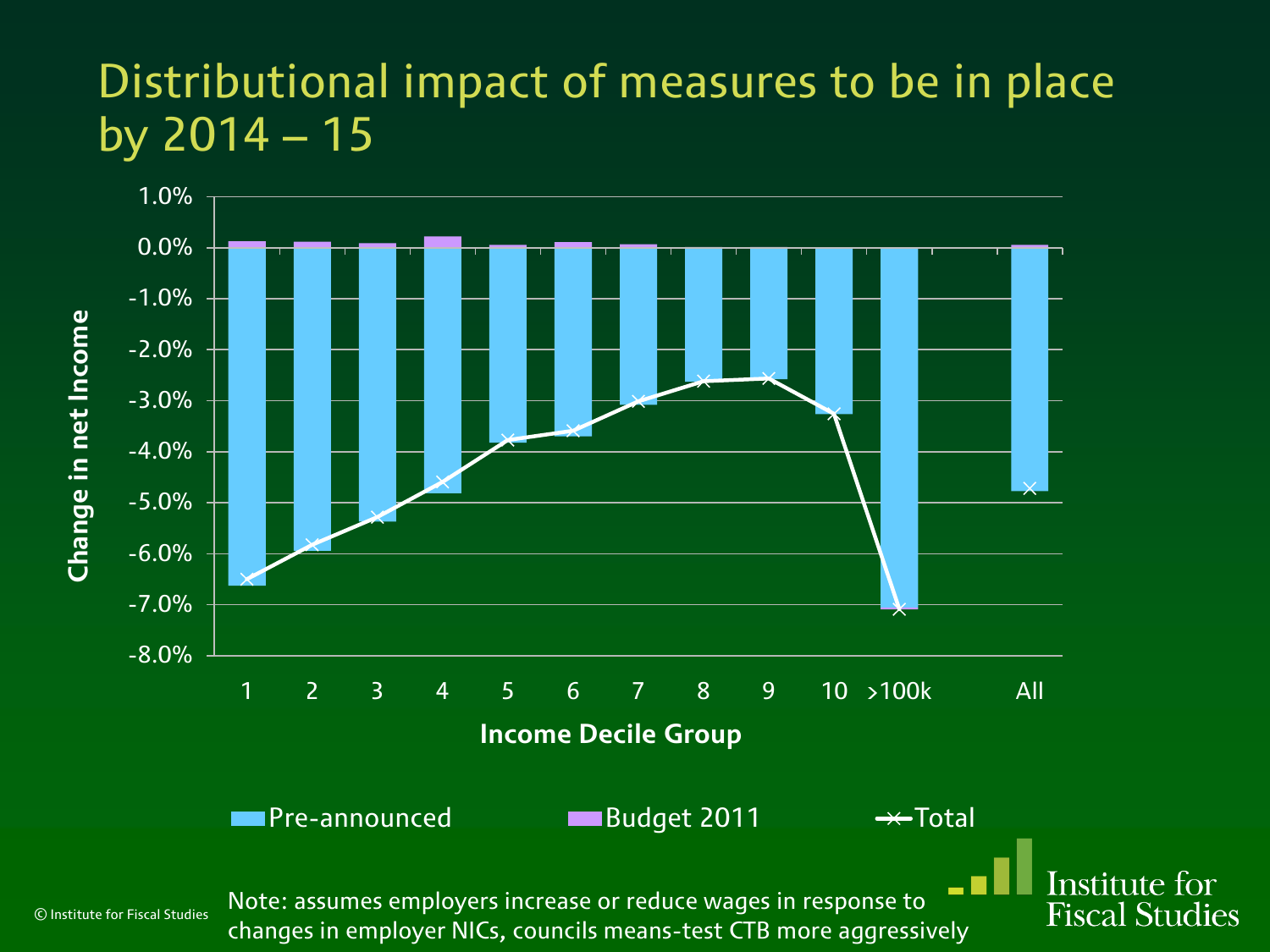## Incorporating impact of Universal Credit (hypothetical, assuming fully in place in 2014–15)



© Institute for Fiscal Studies Note: assumes employers increase or reduce wages in response to changes in employer NICs, councils means-test CTB more aggressively. For Universal Credit assumptions, see IFS Briefing Note 116.

Institute for **Fiscal Studies**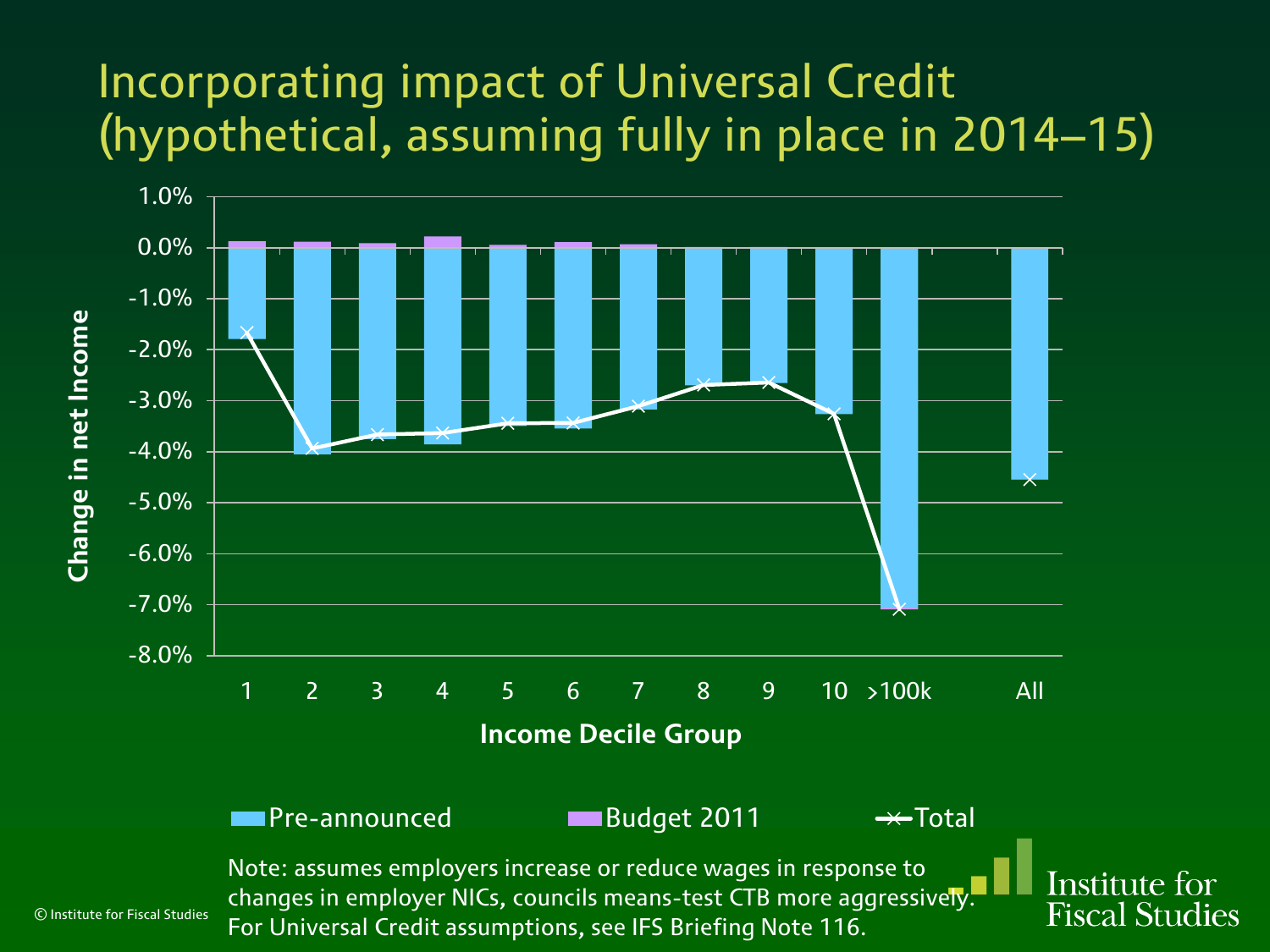### Conclusions

- Changes announced in yesterday's Budget very minor
	- Increase in personal allowance partly offset by CPI uprating of employee National Insurance threshold
- Welcome consultations on income tax and NI and state pension age
- Our assessment of distributional impact of tax and benefit changes to be in place by 2014–15
	- Within bottom 90% of households, loss as a percentage of income falls as income rises
	- But much less pronounced once full effect of Universal Credit taken into account
	- Very richest households lose the most

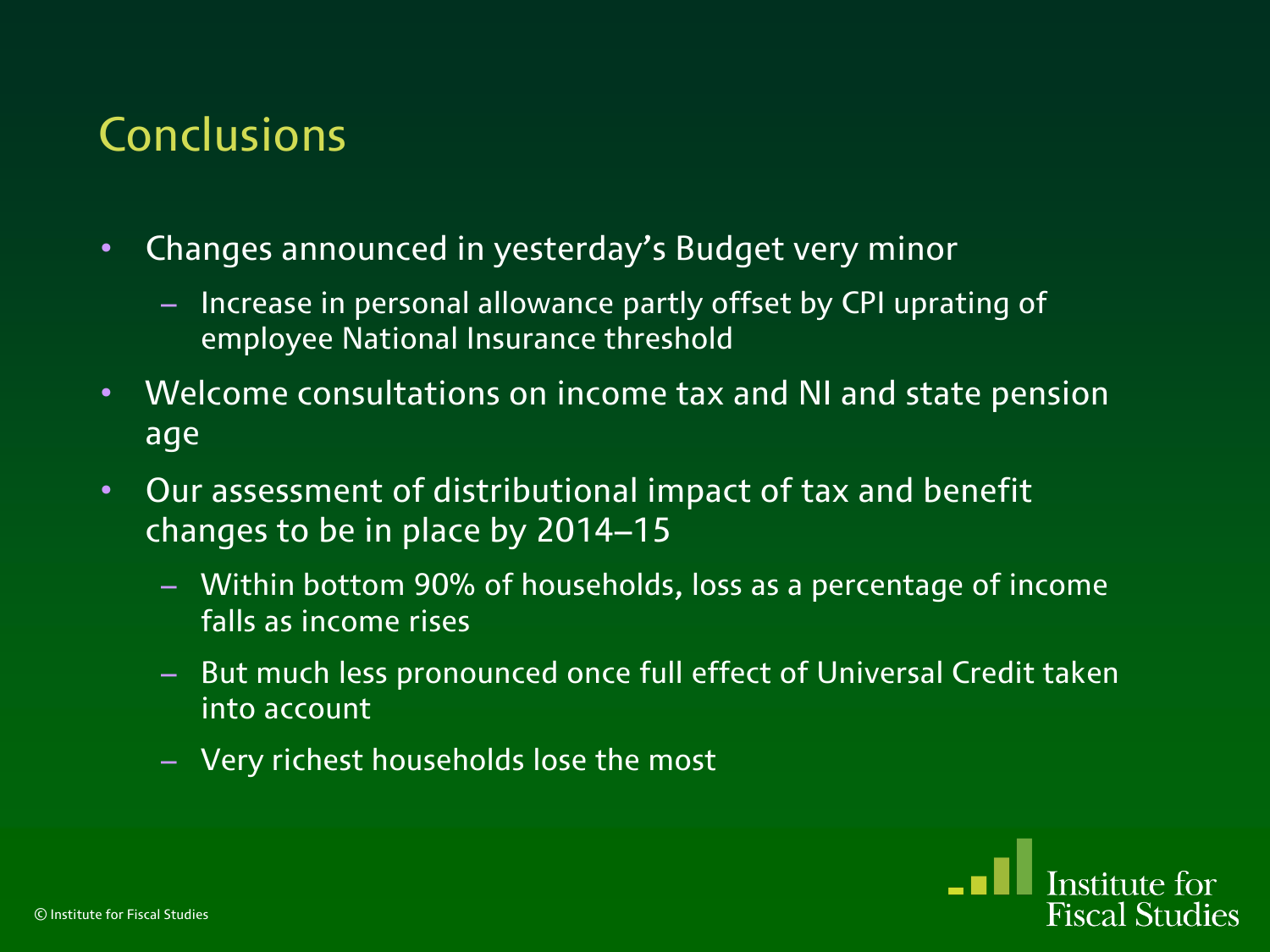### Distributional impact of changes taking effect in 2011, overnight effect

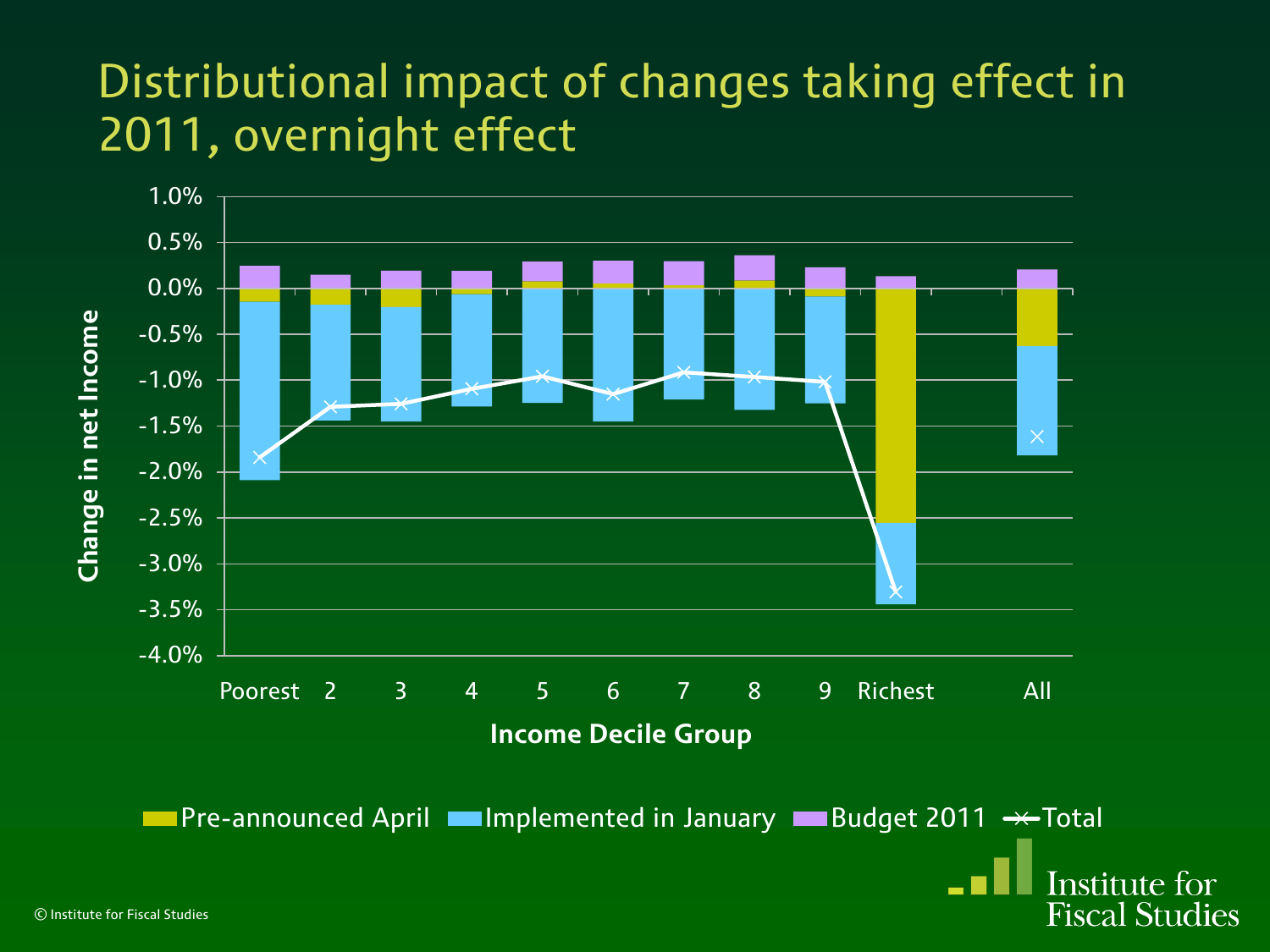### Distributional impact of measures to be in place by  $2012 - 13$

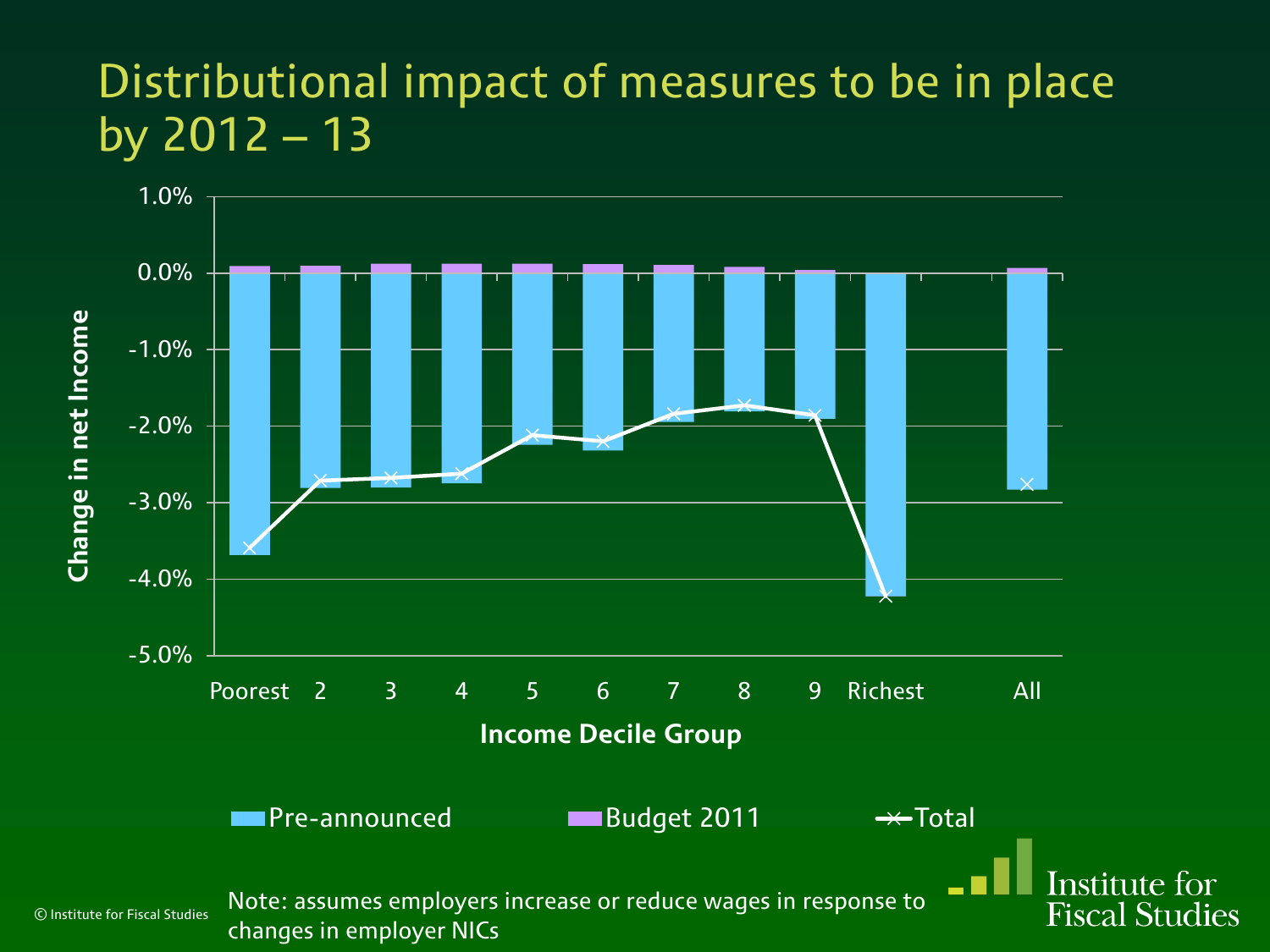### Distributional impact of tax and benefit measures to be in place by 2014–15: by family type



© Institute for Fiscal Studies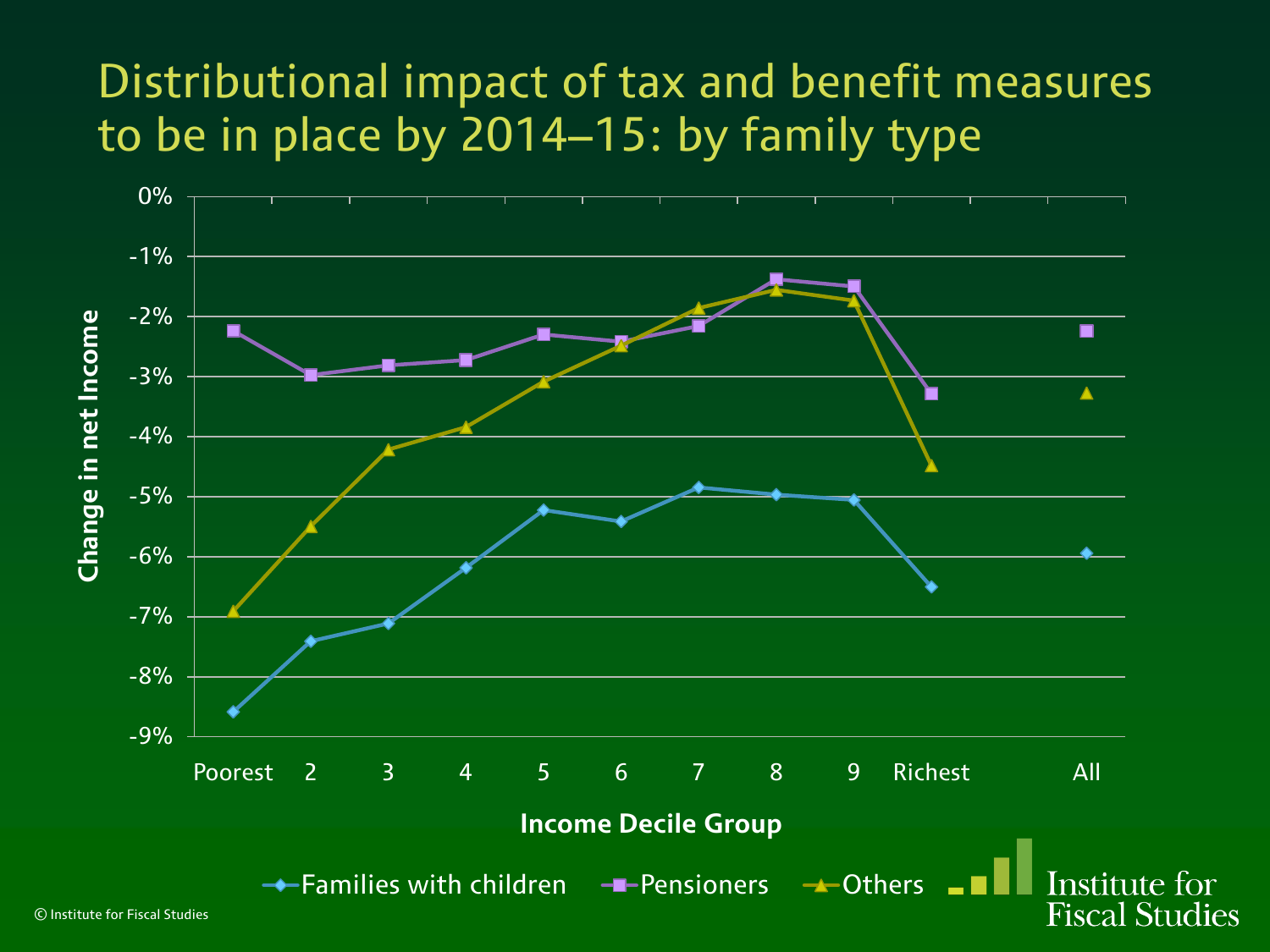## Distributional impact of measures to be in place 2014–15 by region (ranked richest to poorest)



**Loss from pre-announced and Budget measures** 

Note: assumes councils means-t CTB more aggressively when localised Institute for **Fiscal Studies**